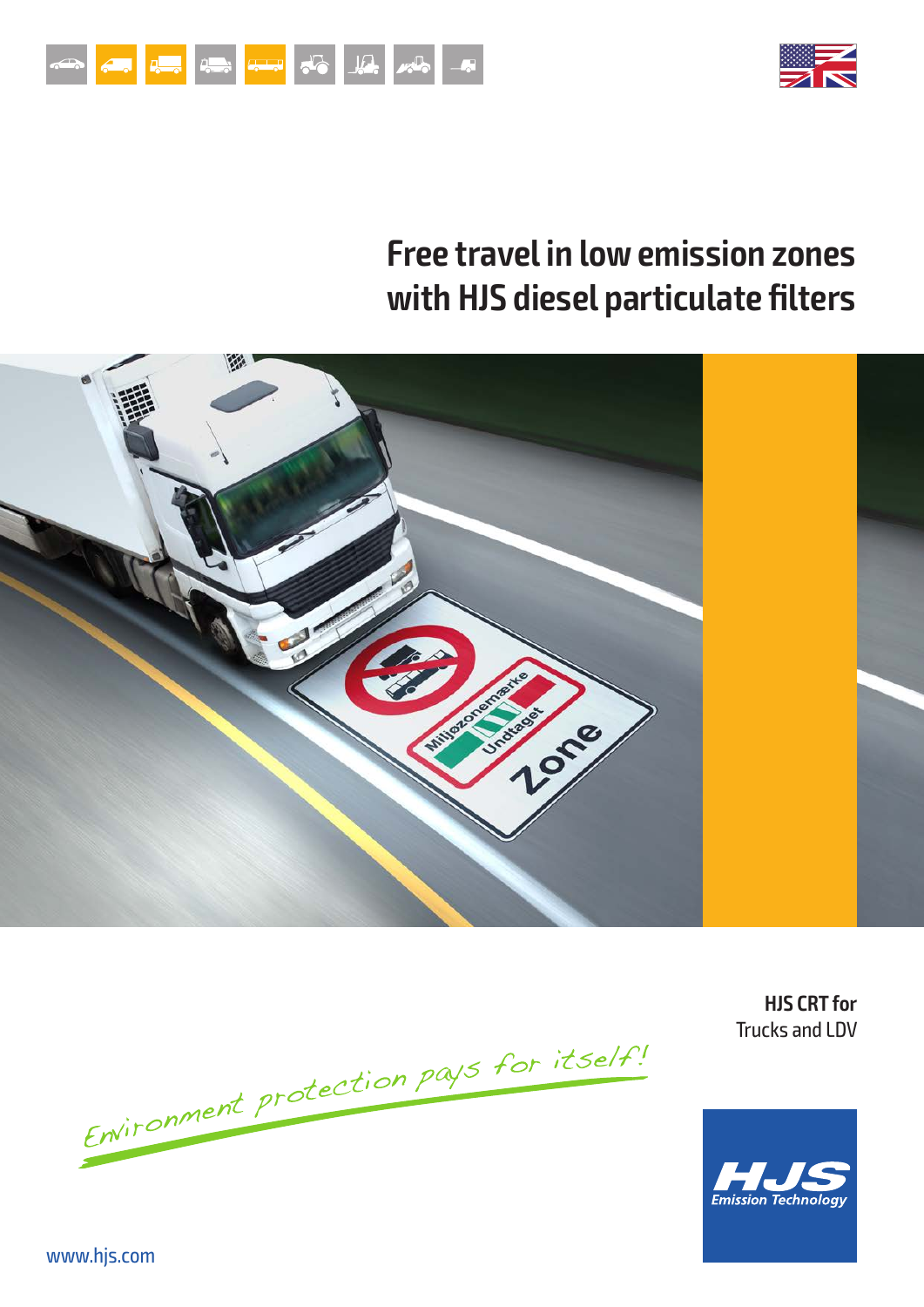## **Traffic bans in july 2020!**



#### **Low emission zones in Denmark**

 $\blacksquare$  If you are the owner of a commercial truck or bus older than 11 years (EURO III and IV) please be aware that from the 1st of July, 2020 you are no longer allowed to operate your vehicle within the Milieuzones of Copenhagen, Frederiksberg, Aarhus, Odense and Aalborg.

 $\blacksquare$  Fortunately, the new regulation includes the opportunity to upgrade your vehicles to an equivalent standard of Euro VI with a very efficient HJS diesel particle filter.

**n** Younger Euro V vehicles will be affected only two years later from the 1st July, 2022. Therefore, HJS will offer introductory prices and special rates for system installations if you upgrade these vehicles also right now. Please inform yourself about the huge benefits of HJS diesel particle filter out of sintered metal with minimum costs for service and maintenance.



#### **Sustainably clean over a lifetime**

 $\blacksquare$  HJS systems bring existing vehicles to state-of-the-art emission level. For subsequent reduction of emissions of pollutants from internal combustion engines, we develop and market products for retrofit. We operate all types of vehicles from cars/small trucks/ mobile homes, through commercial vehicles/ public transport and extending to construction machines.

**n** Our products are based on long-standing, wide-ranging experience gained from co-operation with all European engine and vehicle manufacturers of repute. An extensive modular component system enables system application with low technical and time outlay. Our extensive product portfolio meets the highest quality-control requirements and thus contributes to sustainability in the vehicle inventory.



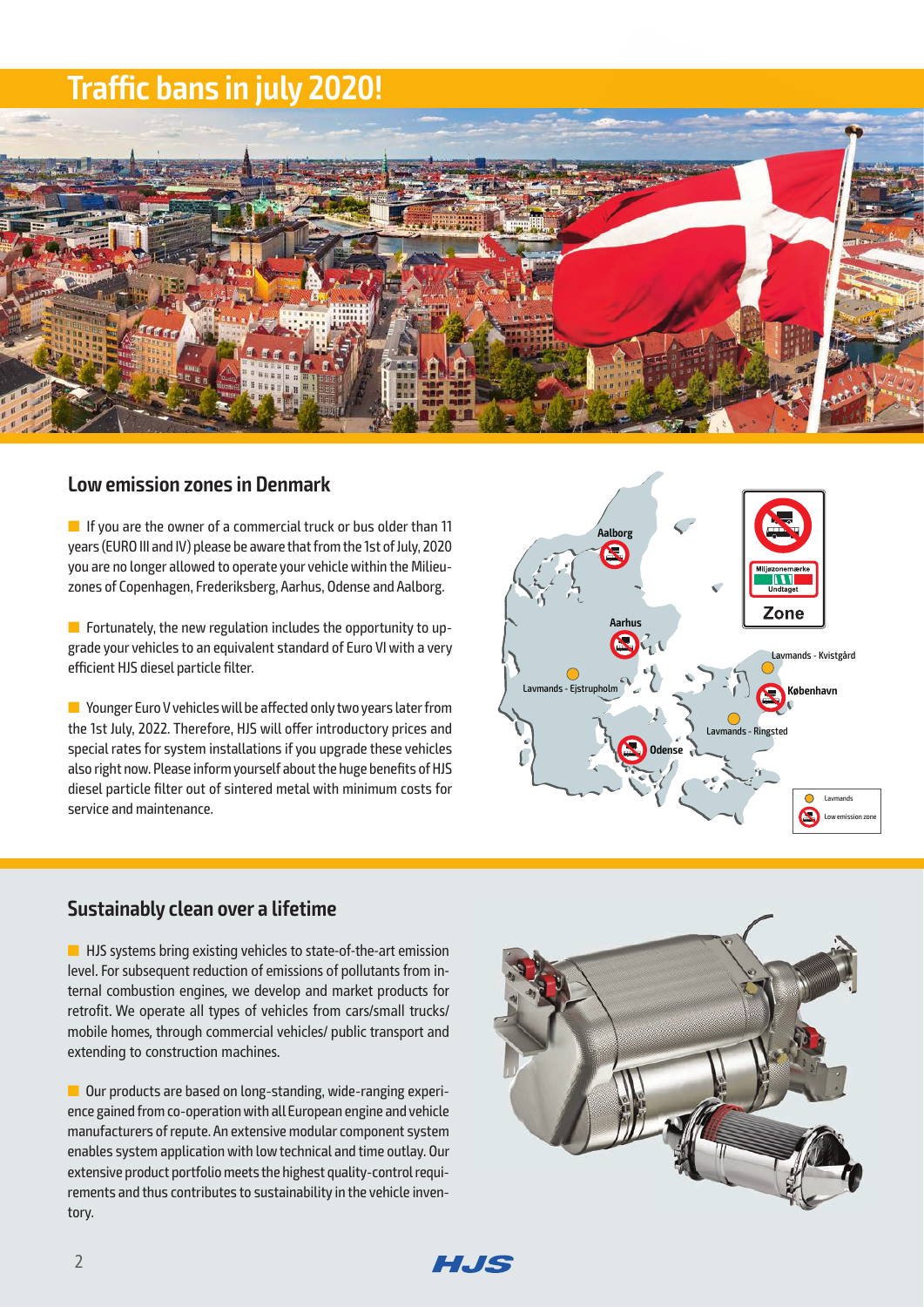# **Solutions from HJS**

### **Examples for upgradeable trucks**

**Scania Volvo Mercedes MAN DAF Iveco Renault**



EURO III and EURO IV **to EURO VI**

### **HJS Systems**



**MAN TGA** SMF® System: CRT® SMF® TGA 96-A / K



**VOLVO** SMF®-System: CRT® SMF® 102



**SCANIA** SMF®-System: SMF® 101



**Mercedes ACTROS** SMF® System: CRT® SMF® TGA 96-A / K



**SMF® Universal System**

### **Sintered metal filters (SMF®)**

 $\blacksquare$  The centrepiece of all HJS exhaust treatment systems is the sintered metal filter (SMF®). This closed filter for trucks reduces the emissions of soot particles, including ultra-fine particulate matter, by almost 100 percent.

 $\blacksquare$  HJS's product portfolio for the truck segment includes diesel particulate filters for everything from light- to heavy-duty trucks. Irrespective of whether you're active in the long-haul or short-haul forwarding business or operate public service or refuse collection vehicles, HJS has the right system for your needs.

■ The SMF® modules are integrated in a stainless-steel housing with the same dimensions as the original silencer. This means that it can easily be fitted into the existing exhaust system of almost any Type-IDe of truck without the need to modify connections.